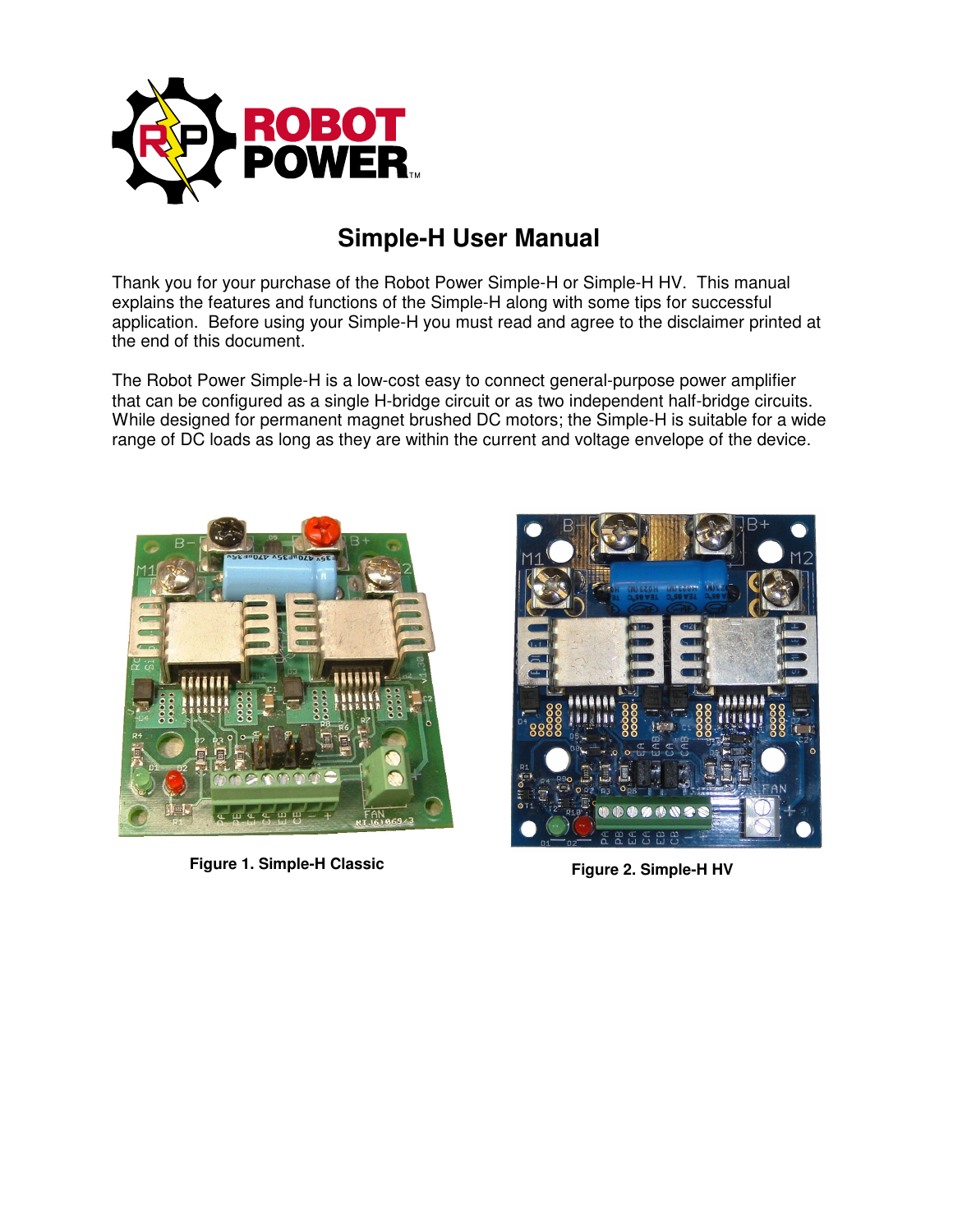# **1. Specifications**

|                                 | <b>Without Fan</b>           | <b>With Fan</b>          |
|---------------------------------|------------------------------|--------------------------|
| Voltage Range                   | 6V - 24V (28V absolute max)  | Same                     |
| Current (H-                     | 20A cont. at 100% duty cycle | 25A cont. at 100%        |
| $bridge)$ <sup>1</sup>          | 17A cont. at 70%             | 20A at 70%               |
|                                 | 45A 5 second peak            | 45A 5 second peak        |
| Current (each half-<br>bridge)* | Same as above                | Same as above            |
| Current (ganged                 | 40A cont. at 100%            | 48A cont. at 100%        |
| half-bridge)*                   | 35A cont. at 70%             | 38A cont. at 70%         |
|                                 | 70A 5 second peak            | 70A 5 second peak        |
| PWM frequency                   | $DC - 20kHz$                 | DC-20kHz                 |
| <b>Current Sense</b>            | $\overline{V}c = I * 0.075$  | Same                     |
| Output                          | $Vc = 0.75$ at 10A           |                          |
|                                 | $Vc = 2.99V$ at 40A          |                          |
| Input voltage                   | $2.5V - 5.5V =$ logic high   | Same                     |
| levels                          | 4.5V - 28V for HV version    |                          |
| PA, PB, EA, EB                  | $<1.7V =$ logic low          |                          |
| Size                            | 2.5" x 2.25" x 0.5"          | 2.5" x 2.25" x 0.75"     |
| Weight                          | 37g                          | 61g                      |
| Mounting                        | 4x - 4-40 or M2.5 bolts      | Same                     |
| Fan                             | None                         | $50$ mm x $10$ mm $-12V$ |

1. Your actual current capacity will vary based on the type of load, the length and size of wires, power supply capability and other factors.

#### **2. Input Output connections and Jumper Settings**



#### **J1 Jumper Connections**

The Simple-H ships with two jumpers used to select the enable and current sense options of the unit. By default these are installed on EA and CA for combined enable and current sense operation (see below). If separate enable and/or current sense is desired the jumper should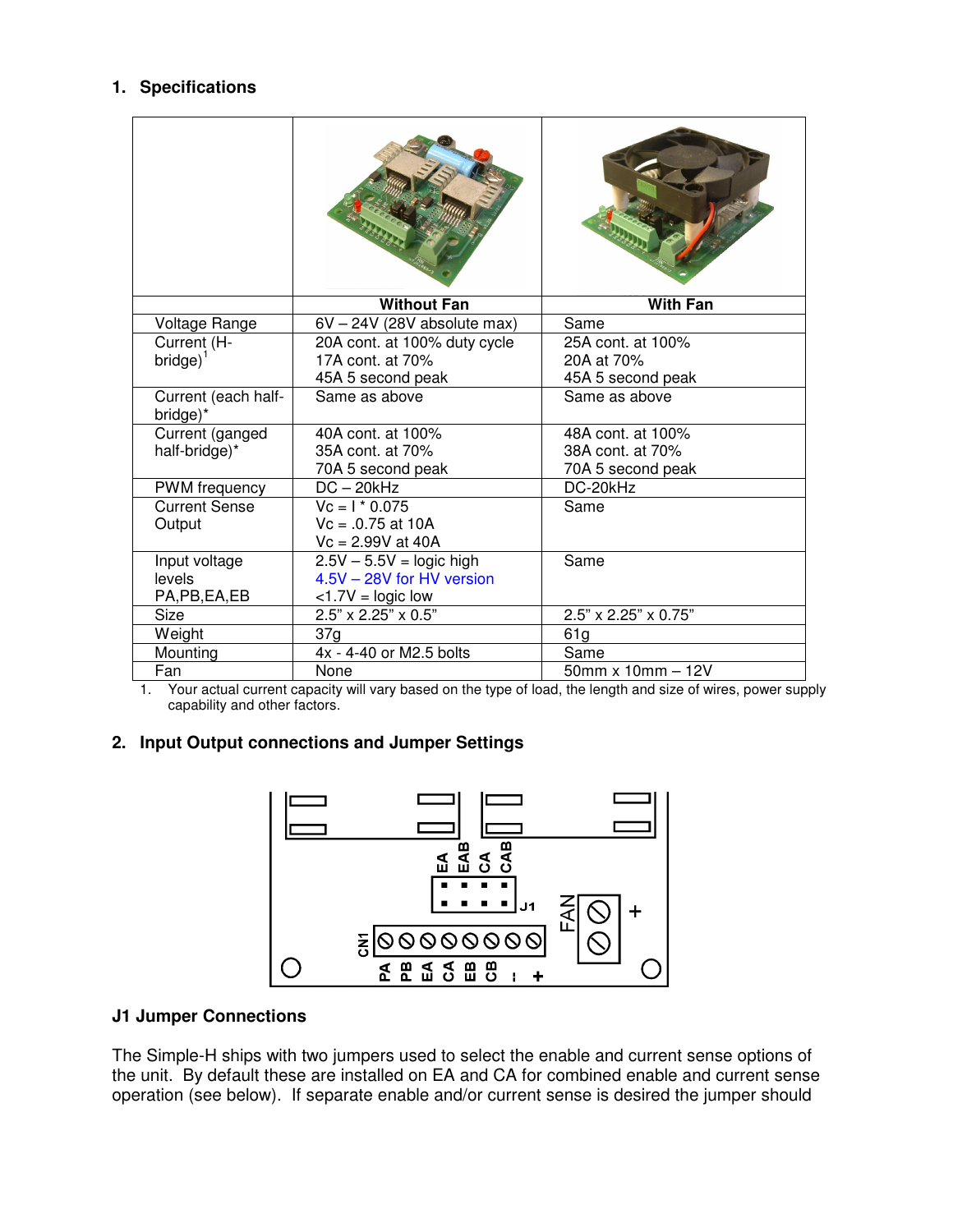be moved to the EAB or CAB position. The jumpers should always be mounted in one position or the other. If they are not mounted the B-side power chip will not be enabled and/or the B-side current reading will not be available.

The jumpers should always be placed across the rows of pins in line with the label on the PCB.

| EA  | EA input on CN1 enables BOTH power chips                               |
|-----|------------------------------------------------------------------------|
| EAB | EA enables the M1 chip and EB enables the M2 chip                      |
| CA  | CA output on CN1 reflects BOTH power chips (combined output)           |
| CAB | CA output reflects the M1 chip current and CB reflects M2 chip current |

CN1 is the primary control input/output connector for the unit. There is no electrical isolation between the power chips and the input connector so care should be taken when connecting to sensitive equipment. The Simple-H ships with either an 8-position screw terminal block in this position or various pin headers for specific user connector applications. The Screw terminal may be removed if desired and replaced with a 0.1" spacing pin header of the users' choice.

#### **CN1 Input / Output Connections**

| $\overline{PA}$ | PWM-A input to M1 power chip may be pulse-width modulated or DC                   |
|-----------------|-----------------------------------------------------------------------------------|
| $\overline{PB}$ | PWM-B input to M2 power chip                                                      |
| EA              | Enable A & B when EA jumper is on or Enable A-side only when EAB jumper is on     |
| CA              | A-side (M1) current sense output if CAB is mounted or the combined current sense  |
|                 | if CA is mounted.                                                                 |
| EB              | Enable-B only used if EAB is mounted                                              |
| CB              | Current sense B only used if CAB is mounted                                       |
|                 | Battery negative (Ground) - Connect to signal source ground for voltage reference |
|                 | Battery positive - Output to external voltage regulator - Do not connect to an    |
|                 | external battery or voltage source!                                               |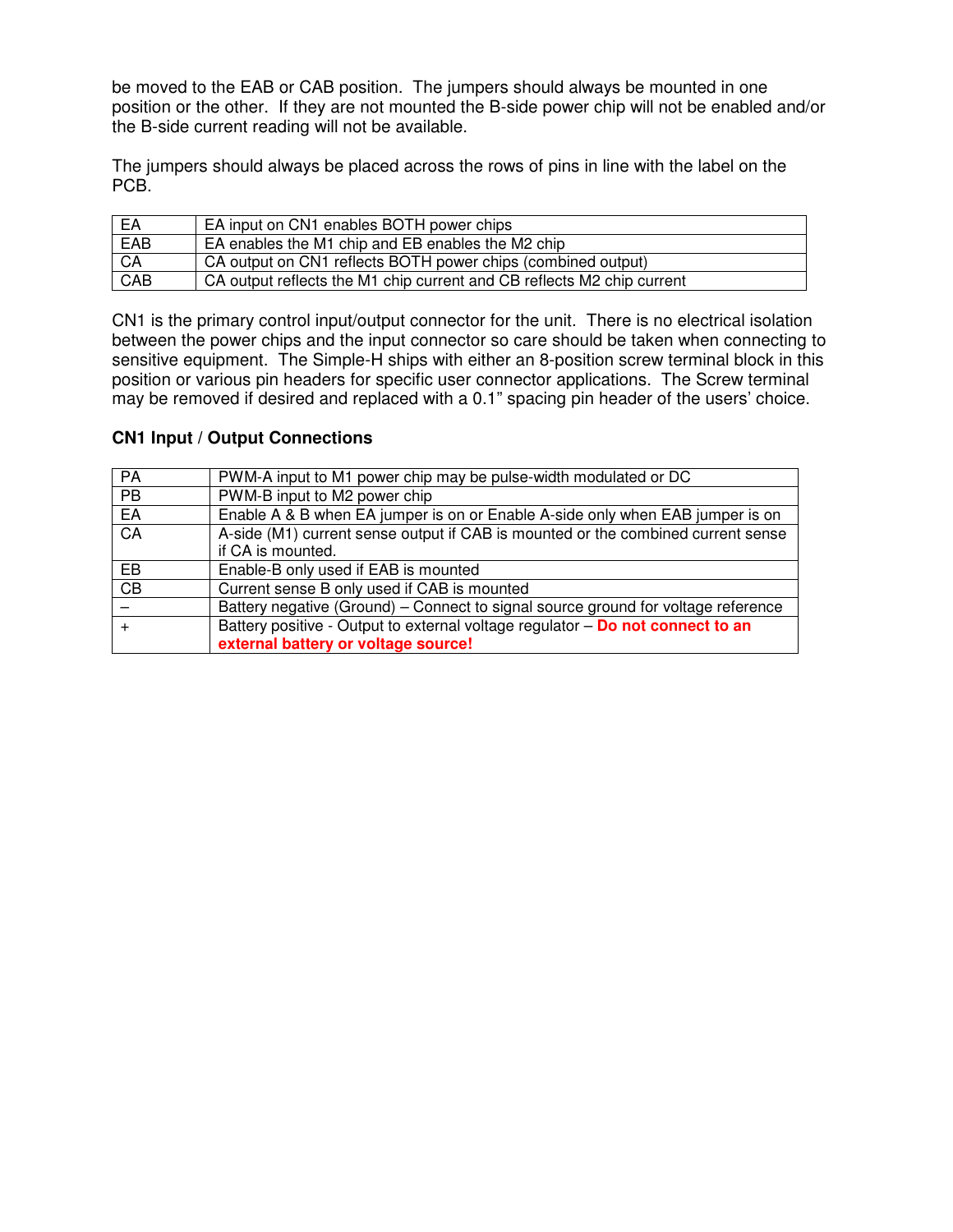# **3. Application Configurations**



The current reading will only be for the current passing through the M1 power chip, which is  $\frac{1}{2}$  of the total.

When connected, as an H-bridge the Simple-H is suitable for driving DC brushed motors both forward and reverse with variable speed. It may also be used to drive other bi-directional loads such as Peltier junctions, bi-directional solenoids, electromagnets and other DC loads. Pulse-width modulation may be applied to the inputs of the Simple-H to vary the average voltage applied to the load. Thus the Simple-H supports both variable speed and direction of a single load. Since the Simple-H supports 100% ON and OFF periods for the inputs, you may use mechanical or electrical switches or binary signals to activate the power chips. When switches are used the full battery voltage will be applied to the load at all times so no variation in speed is possible.

When connected in half-bridge mode the Simple-H may be used for driving uni-directional loads such as lamps, heaters, solenoids or DC motors in one direction. The true half-bridge configuration of the power elements in the drive chips allow for efficient driving of loads with variable speed when compared to a single low- or high-side switch configuration with a recirculation (Schottky) diode. The Simple-H half-bridge drive features improved heat dissipation and current capacity along with temperature and current protection and current sensing.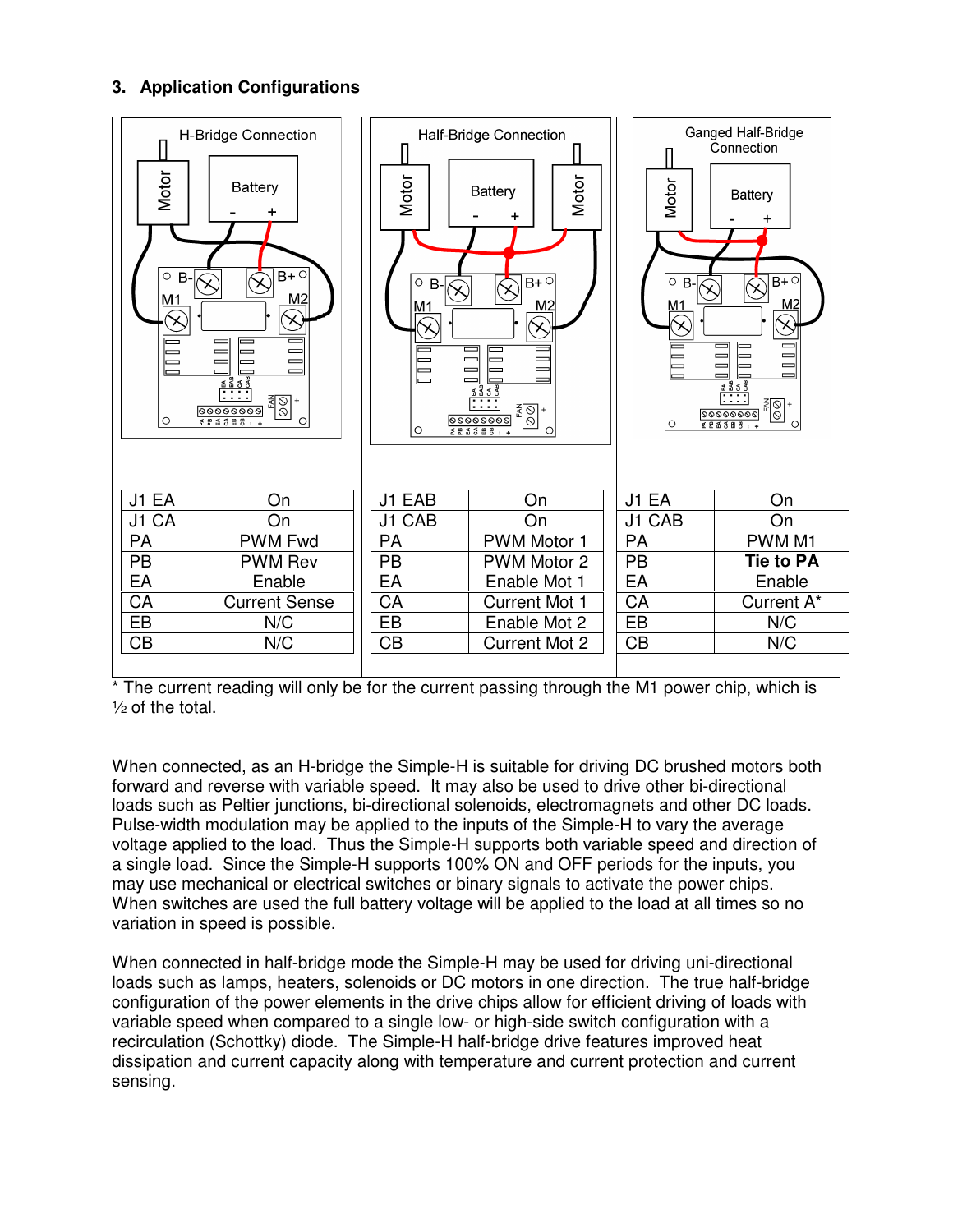Both half-bridges may operate independently or they can be ganged together in parallel to support approximately double the current of the H-bridge or single half-bridge configuration.

When driving DC motors it is important to understand the power switch configuration within the BTN7960B chip. As long as the enable line (EA or EB) is held logic high, the motor terminal (M1 or M2) is connected either to the B+ or B- terminal through the device. In an Hbridge configuration when both PA and PB are at the same logic level the load will be shorted through both the top switches and the positive battery rail or the bottom switches and the negative rail. This provides a strong "braking" action to the motor. To turn off both power switches the Enable (EA and/or EB) line must be pulled low. This is a freewheeling "coast" condition for the load.

# **4. Features**

The Simple-H uses the Infineon BTN7960B as its power-switching element. Each BTN7960B thus contains a complete half-bridge circuit and all needed driver circuits including robust protection features. The device features self-protection from over temperature, over current and over and under voltage conditions. As mentioned above the two half-bridge chips may be connected either as an H-bridge or as two independent half-bridges. This flexibility makes the Simple-H suitable for driving a wide variety of DC loads.

The Simple-H features a current sense output from each half-bridge power chip. This output is a voltage proportional to the current flowing through the chip. The voltage output is approximately 0.075V per Ampere of current. When jumpered for individual current readings the CA and CB outputs reflect the current passing through the M1 and M2 motor terminals respectively. When jumpered for combined current output the CA output reflects the combined current flowing through both power chips. However, the current reading may not be negative so in an H-bridge configuration only the one power chip passing current in the positive direction (**high-side switch on**) will present an output; the other chip presents no voltage output. So in combined current mode the current output is correctly proportional to the current passing through the H-bridge.

### **5. Driving the Simple-H**

**IMPORTANT:** when using the original Simple-H you cannot simply connect the battery voltage to the EA, EB, PA and PB inputs through a switch to the main battery power. The maximum voltage level on these inputs is 6V. Connecting the inputs directly to the battery voltage will damage the unit. For input voltages above 6V use the HV version of the Simple-H

**The fan and the +/- positions on the screw terminal block are directly connected to the B+ and B- battery terminals. These are provided for convenience connections to the main battery. DO NOT ATTACH AN EXTERNAL BATTERY OR VOLTAGE SOURCE TO THESE. The Simple-H is completely self-powered and the main battery connection is all that is needed.** 

The EA/EB and PA/PB inputs are inputs which control the output of the power chips in the Simple-H. The original Simple-H inputs must be driven by 3V-5V logic-level signals. These voltage levels are compatible with nearly all microprocessors and controllers. The Simple-H HV allows inputs voltages up to 28V. Note, however that the Simple-H is not optically isolated from the command inputs so in the unlikely event of a total power chip failure it is possible that the full battery voltage could be applied to the command input pins. Protection devices are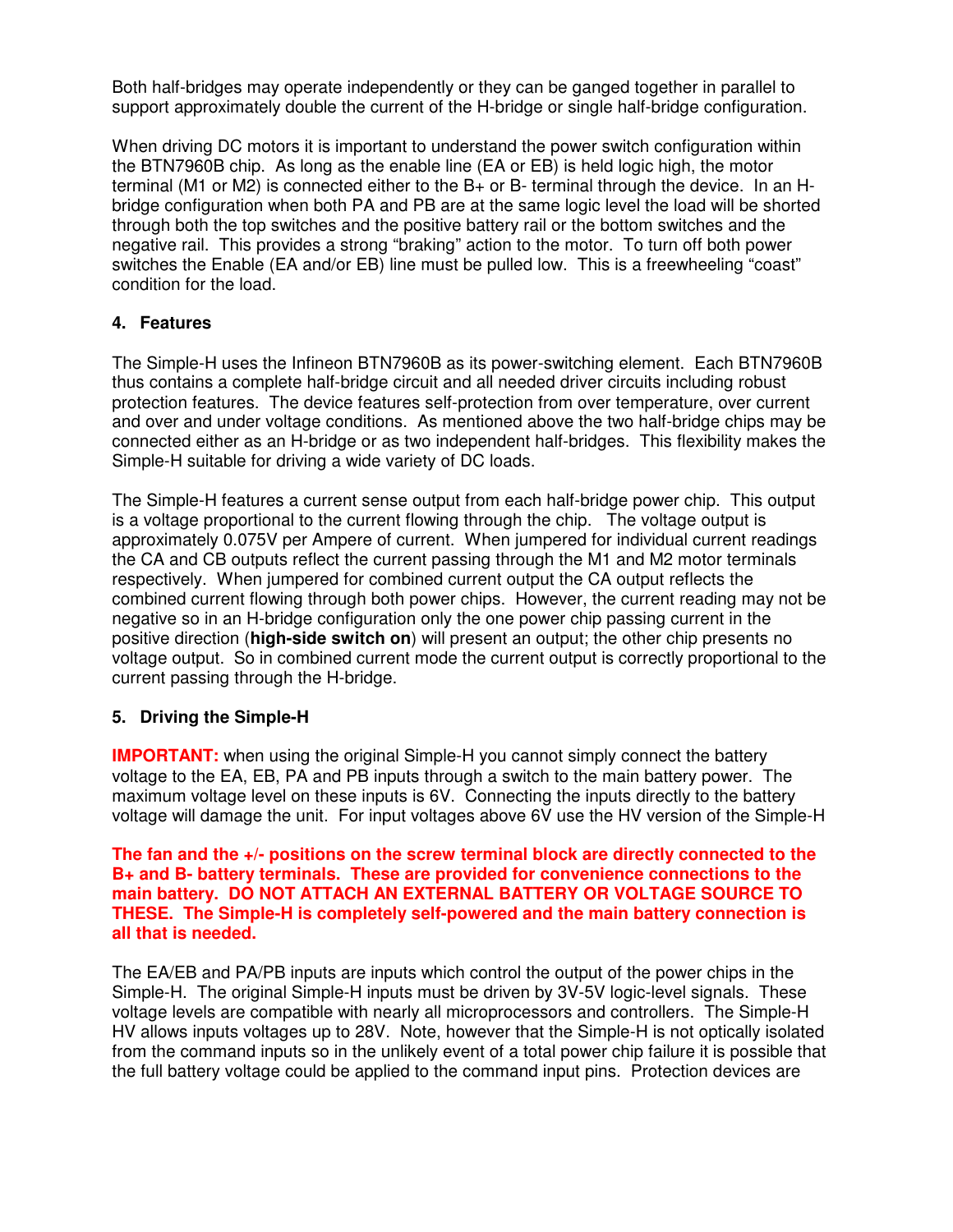installed to limit the damage but users are advised to take precautions to protect the device controlling the Simple-H.

It is recommended that you drive the load using the sign-magnitude method for H-bridge applications. This method allows the excess current to recirculate in the motor windings and reduces current feeding back into the power supply.

If locked-antiphase drive is desired be aware that the power dissipation will increase especially in the main filter capacitor. This should be monitored carefully by measuring the temperature of the filter capacitor to make sure it is not getting hot when driving the load. The PWM frequency should be as high as possible when driving with this method to reduce the ripple current experienced by the load and the Simple-H.

If regenerative braking of an inductive load such as a motor is desired it can be accomplished as follows: when slowing or reversing direction supply a low duty cycle drive to the load until the load has stopped or has reached a low RPM, then apply a brake or coast stop signal to the unit. The low average applied voltage of the low duty-cycle drive will allow the inductance of the load to boost the voltage at the battery terminals above the supply voltage and flow current back into the battery. Unfortunately the current sensors will not read properly during regeneration so the regeneration current level cannot be measured. Do not attempt regeneration with a bench power supply only with a battery.

# **6. Warnings**

The following warnings should be heeded when using the Simple-H to avoid failure of the device:

- 1. Bench type power supplies do not tolerate regenerative current i.e. current flowing back into the power supply. Often their voltage will increase until the extra power is dissipated. If the Simple-H is operated at 24V with a power supply of this type it is possible to exceed the 28V maximum rating of the device and destroy the power chips. When using a bench supply it is recommended that you operate at a lower voltage Adding a battery in parallel with the output of the bench supply will provide a buffer which can absorb the extra energy and avoid this type of failure.
- 2. Sensible driving of the load will increase the life of both the electronics and the motor. Do not repeatedly switch instantly from full forward to full reverse. If possible reduce the applied load voltage gradually by reducing the PWM duty cycle over the period of a few milliseconds. This allows the inductive energy in the circuit to dissipate without the inductive voltage "kick" that often occurs on abrupt interruption of the load current. When using a bench supply even switching from full speed to full stop may cause an inductive kick that can damage the device if the operating voltage is close to the upper limit.
- 3. Monitor the device temperatures. The power chips will protect themselves against overloads but repeated operation until the over temperature circuits are activated will shorten the life of the device. Add a fan to speed the cooling and increase current capacity.
- 4. When cooling the device a fan is the recommended method. The heatsink tabs are electrically connected to the motor outputs so the heatsinks must be isolated from each other (except in the ganged half-bridge mode). Fan cooling is effective even in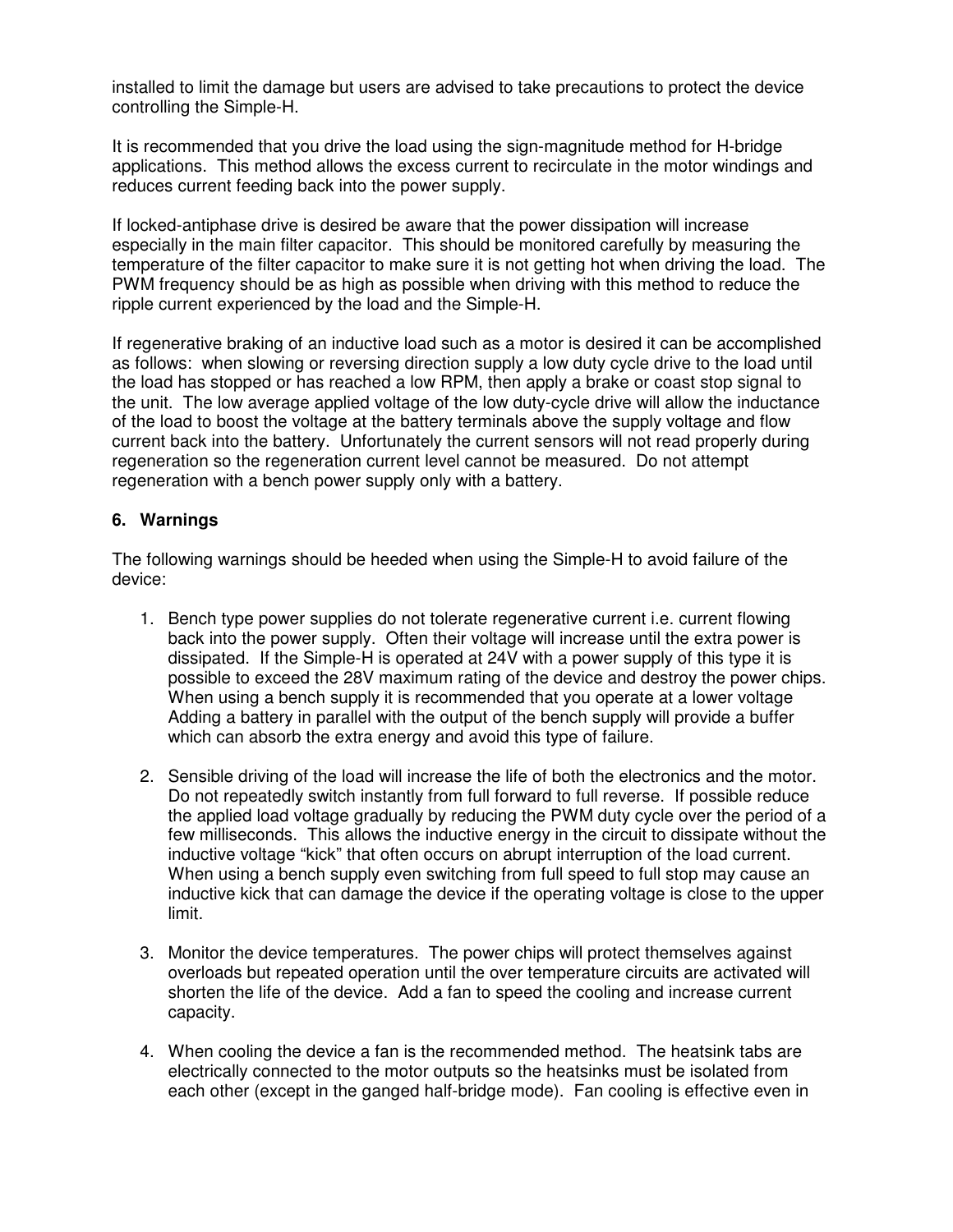an enclosed box so it may not be necessary to introduce outside air for effective cooling.

- 5. If the Simple-H is coated with conformal PCB coating products please ensure the heatsinks are masked and left free of coating.
- 6. Monitor the terminal connectors especially if fork type terminals are used. It is possible for them to twist and come in contact with the filter capacitor. If the filter cap is too close to the B+ and B- terminals it may be gently pushed back toward the heatsinks. It should have some clearance and not press tightly against the heatsinks because vibration may wear through the plastic coating and cause a short circuit. Tighten all screws securely and use thread locker if needed to ensure the terminal screws remain tight. Note, if the M1 and M2 connectors do twist and contact the heatsink that is not a problem since they are electrically connected anyway.
- 7. Attempting regeneration while the battery is fully charged may lead to larger than expected voltage rise at the battery possibly exceeding the maximum for the Simple-H. Many batteries have significantly increased impedance when fully charged. This can cause a large voltage spike when attempting to flow current into the fully charged battery. Once the battery has discharged some its impedance to reverse current should be much lower and regeneration can safely be used.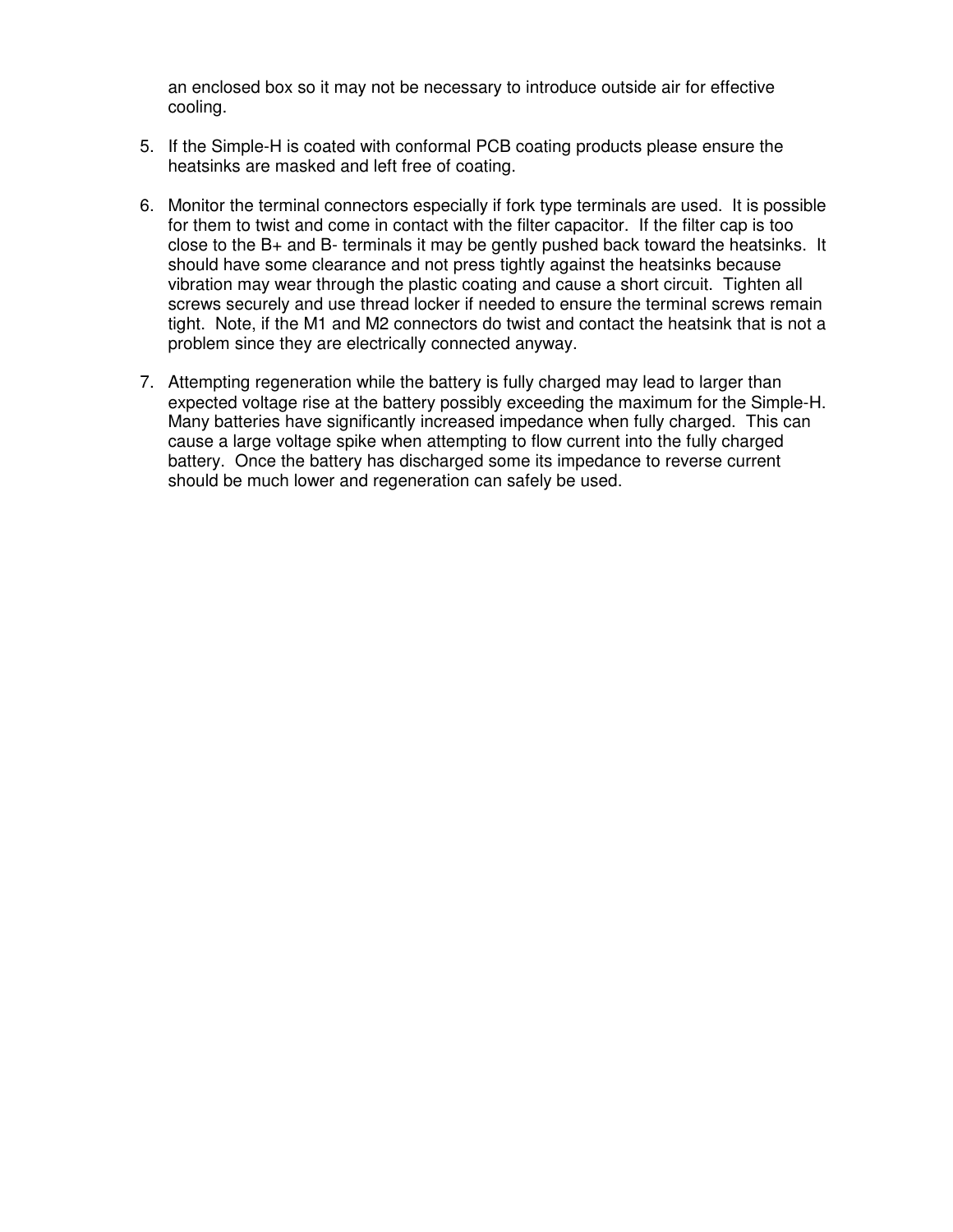### 7. **Dimensions and Mounting**



#### 8. **Schematic**

The Simple-H schematic may be downloaded from the Robot Power Web site. www.robotpower.com/downloads/

# 9. **Further questions**

For questions not answered by this document or for application advice please feel free to contact us. We'll be happy to answer your questions and hopefully together we can make your project using the Simple-H a big success.